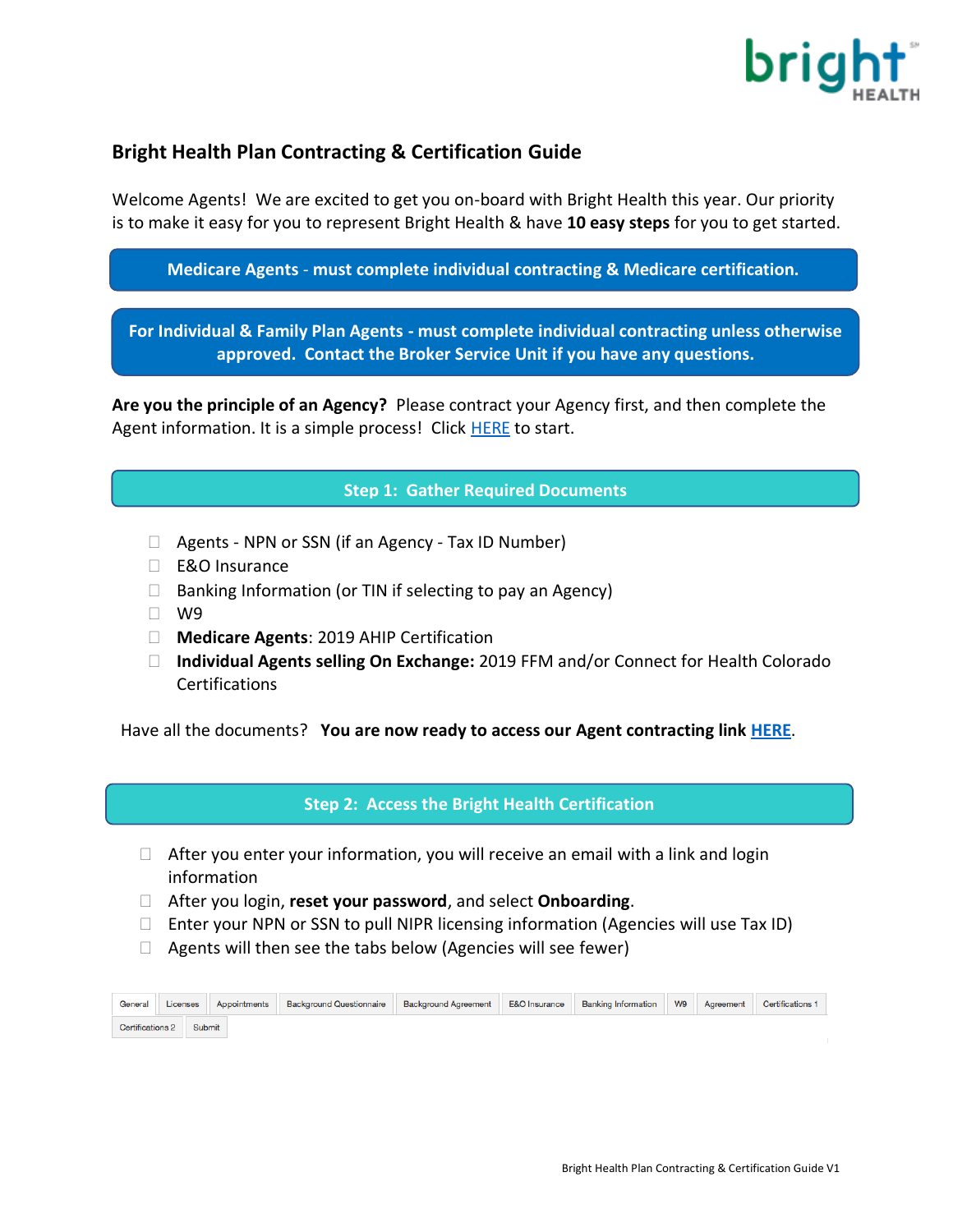

#### **Step 3: General Information Tab**

- Most fields pre-filled from NIPR, confirm the information
- $\Box$  Can add additional address if desired
- $\Box$  Write down how your name appears from NIPR First, Middle, Last (you will need it to electronically sign some items later on)

### **Step 4: Licenses and Appointments Tabs**

#### **Licenses Tab**

- $\Box$  License information pulled from NIPR for all states Bright is available
- $\Box$  For each state applicable, select:
	- o State
	- o Line of business Individual ACA and/or Medicare
		- **Enter your GA name, FMO name, or Direct Agent as applicable**

#### **Appointments Tab**

 $\Box$  No action needed - Review current appointment information from NIPR

### **Step 5: Background Tabs**

#### **Background Tab**

 $\Box$  6 yes/no questions

#### **Background Agreement Tab**

- $\Box$  Three required forms to review & electronically sign for the background check
- $\Box$  Be sure to enter your name the same as the General Info Tab First, Middle, & Last

#### **Step 6: E&O Insurance Tab**

- $\Box$  Enter information from your E&O insurance and upload a copy
	- Name
	- **Policy Number**
	- $\Box$  Effective Date
- □ Expiration Date
- □ Per Occurrence Limit
- Aggregate Limit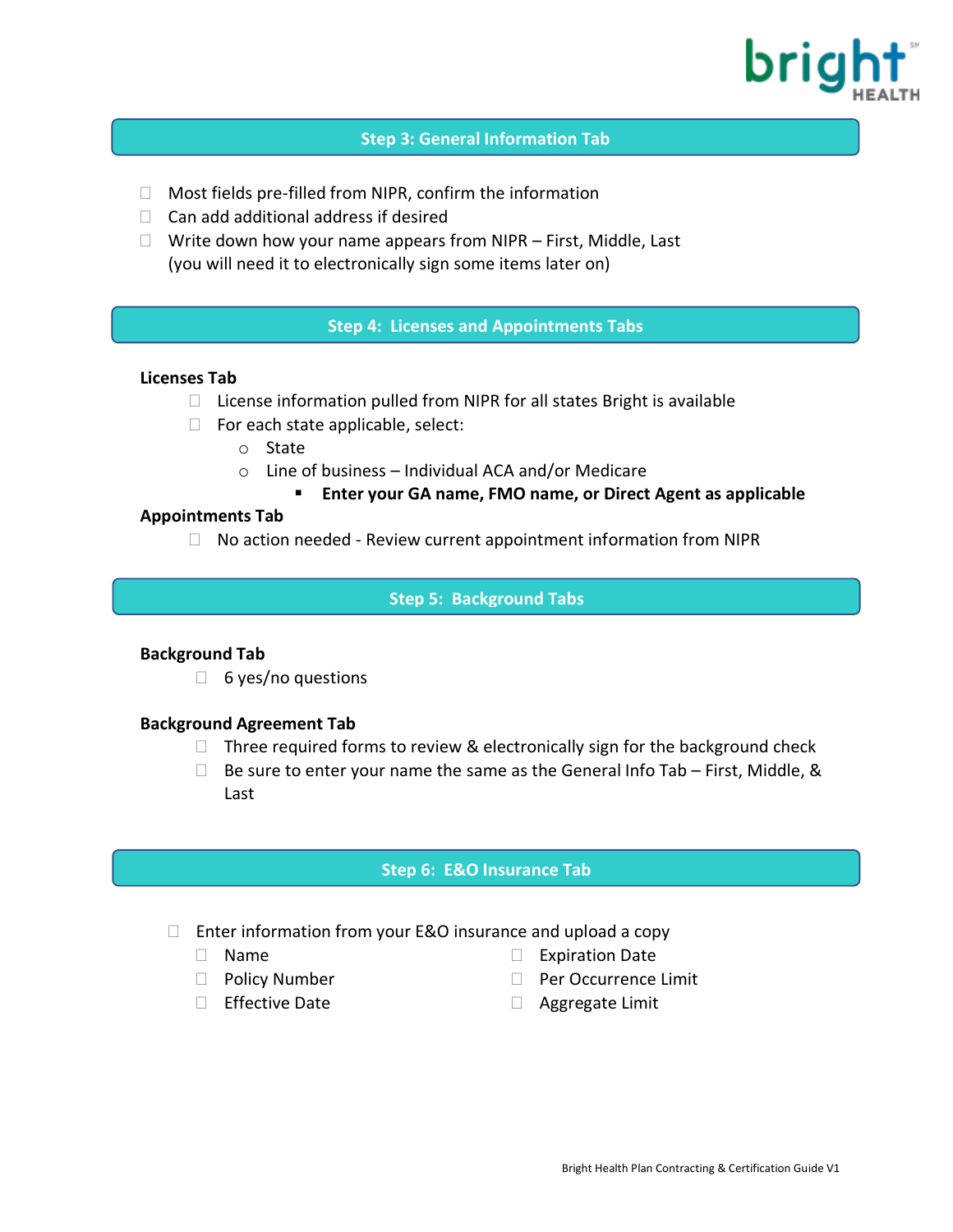

### **Step 7: Banking and W9 Information Tab**

### **Banking Tab**

- □ **Direct Pay No Enter Agency Tax ID, Agency must be contracted with Bright**
- **Direct Pay Yes**
	- □ Bank Routing Number
	- □ Bank Account Number
	- $\Box$  Bank Account Type
	- □ Upload Voided Check

#### **W9 Tab**

- $\Box$  Confirm federal tax classification
- $\Box$  Upload copy of W9 (a pdf version is available online if needed)

#### **Step 8: Agreement Tab**

- $\Box$  Review and Accept the Agent Agreement
- $\Box$  Be sure to enter your name the same as the General Info Tab First, Middle, & Last

### **Step 9: Certification Tabs**

### **Certifications 1 Tab**

#### **For Individual Plan Agents**

- $\Box$  Select Off Exchange or On & Off Exchange
- $\Box$  If selling On Exchange, you can upload your 2019 FFM certification and/or enter your Connect For Health Colorado certification completion date

#### **For Medicare Agents**

 $\Box$  Upload your 2019 AHIP and enter the completion date

#### **Certifications 2 Tab – For Medicare Agents**

 $\Box$  Complete your 2019 Medicare Product Certification with a score of 85% or higher

#### **Step 10: Submit Tab**

 $\Box$  You are now ready to submit your application!